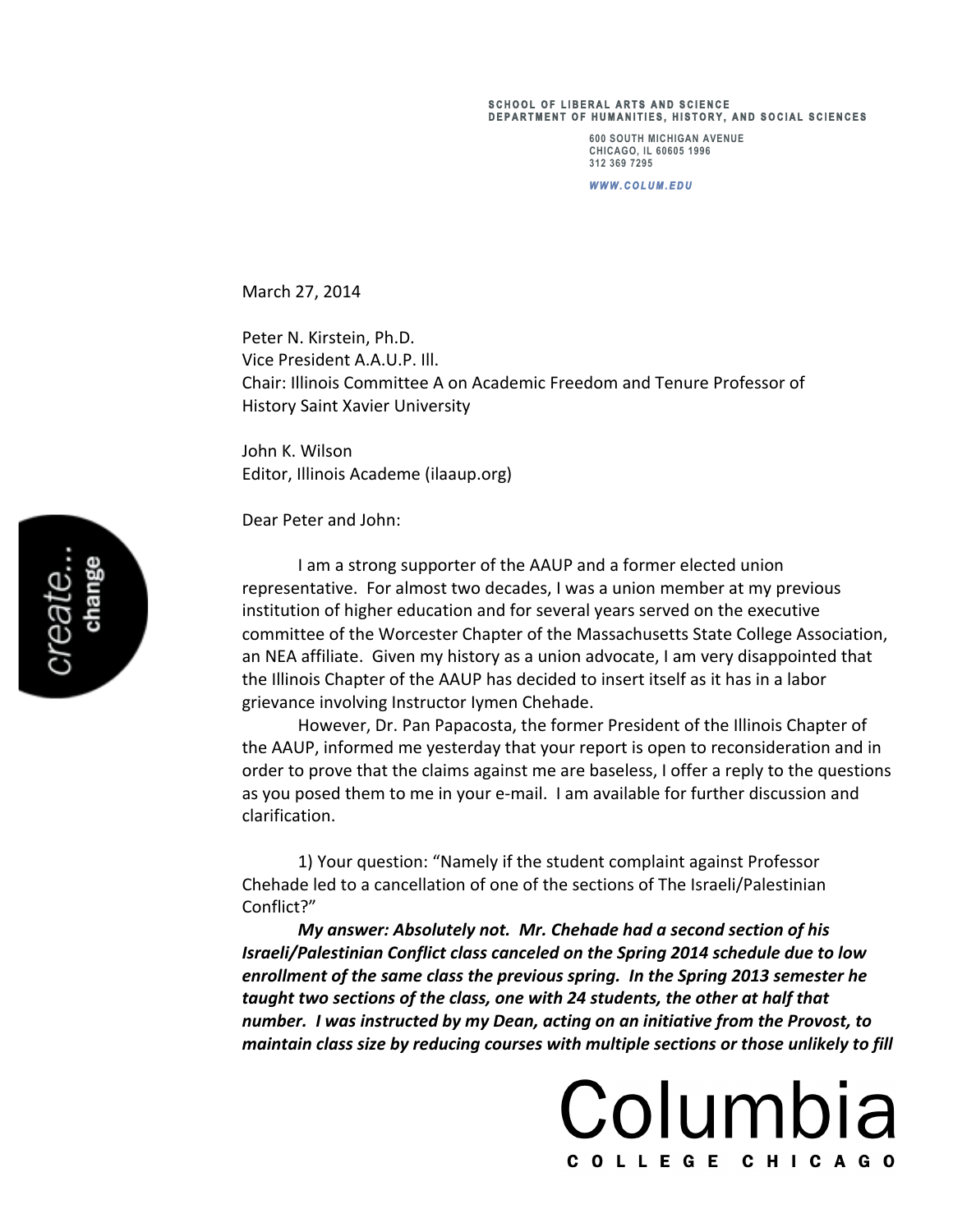## **SCHOOL OF LIBERAL ARTS AND SCIENCE DEPARTMENT OF HUMANI TIES, HISTORY, AND S OCIAL SCIENCES**

**600 SOUTH MICHIGAN AVENUE CHICAGO, IL 60605 1996 312 369 7295**

*WWW.COLUM.EDU* 

*given the day and time scheduled. I cut four courses in the department in order to maintain* my department's average class size of approximately 22 students per class; Mr. Chehade's second section of the class was one of those four cancelled.

In order to maintain his two-course teaching load, I offered him another class *in* his general area of training that was already on the books. My goal in this *assignment* was to preserve his teaching-load and the rotation of courses in keeping with the department's curriculum needs.

*I* must point out that reassigning Mr. Chehade a second class was in keeping with his own request, conveyed through his union to me. On Monday, November 4, 2013 (the day his second section was canceled), his union representative emailed me and stated that Mr. Chehade was "prepared to modify his teaching availability so *that he can be assigned other history classes in the spring."* This is precisely what I *did* and, as any neutral party can see, my actions were in line with Mr. Chehade's *request.*

It should be noted that Mr. Chehade never replied to the assignment offer for his second class. Not until the Step One grievance, months later, did he inform the *College* that he refused the class out of principle. He never indicated to me that he was unable to teach the second class as assigned. He has completed general *graduate* work in Middle Eastern and Ancient history and I assumed that he would be willing to take the reassigned class as he requested and conveyed to me through *his union representative.* 

2) Your question: "... your characterisation of your meeting with Mr Chehade following the student complaint."

*My* answer: Our meeting was amicable and collegial, especially given the *fact that we were (and remain) in complete agreement on the issue of fair and open*  dialogue in the classroom, especially when it comes to teaching complex material.

3) Your question: "Did you take a position on whether balance was an issue of concern?"

*My answer: I never told Instructor Chehade to "balance" his class presentation of material. Any assertion that he was ordered to do so is not true.*

4) Your question: "We are also curious if you asked the student if she or he

Columbia

COLLEGE CHICAGO